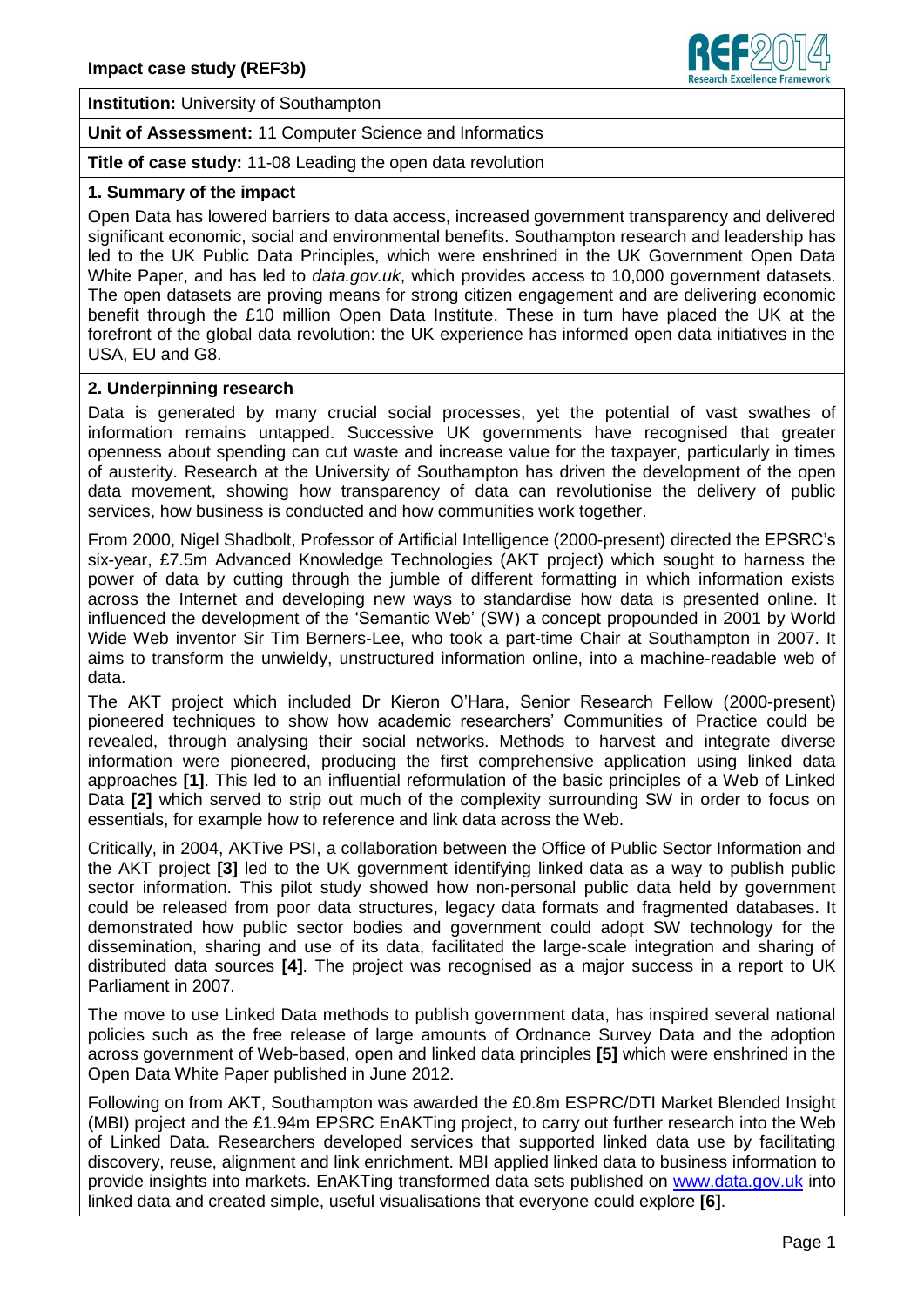

Most recently Shadbolt and colleagues have secured a £6.15m EPSRC Programme Grant for SOCIAM - the theory and practice of Social Machines to take work on linked data further.

# **3. References to the research** (best three references starred)

- 1. Shadbolt, N., Gibbins, N., Glaser, H., Harris, S. and schraefel, m. c. (2004) CS AKTive Space or how we stopped worrying and learned to love the Semantic Web. *IEEE Intelligent Systems,*  19 (3), pp. 41-47.
- 2. \* Shadbolt, N., Berners-Lee, T. and Hall, W. (2006) The Semantic Web Revisited. *IEEE Intelligent Systems* 21(3), pp. 96-101.
- 3. Alani, H., Dupplaw, D., Sheridan, J., O'Hara, K., Darlington, J., Shadbolt, N. and Tullo, C. (2007) Unlocking the Potential of Public Sector Information with Semantic Web Technology. In, *The 6th International Semantic Web Conference (ISWC), Busan, Korea,*
- 4. \* Alani, H., Hall, W., O'Hara, K., Shadbolt, N., Chandler, P. and Szomszor, M. (2008) Building a pragmatic Semantic Web. *IEEE Intelligent Systems*, 23, (3), 61-68.
- 5. Shadbolt, N., O'Hara, K., Salvadores, M. and Alani, H. (2011) eGovernment. In: *John Domingue, Dieter Fensel & James Hendler (eds.), Handbook of Semantic Web Technologies*, pp. 840-900, Springer-Verlag.
- 6. \* Shadbolt, N., O'Hara, K., Berners-Lee, T., Gibbins, N., Glaser, H., Hall, W. and schraefel, mc (2012) Open Government Data and the Linked Data Web: Lessons from data.gov.uk. *IEEE Intelligent Systems.*

#### **Grants supporting underpinning research**

- 1. PI Shadbolt EPSRC Funded Advanced Knowledge Technologies (AKT) IRC £7.5m (2000-07 GR/N15764/01) AKT – rated outstanding scoring 35 out 36 at final review
- 2. PI Shadbolt EPSRC Funding large Grant EnAKTinG the unbounded Web of Data £1.94m (2009-2012 EP/G008493/1)
- 3. PI Shadbolt EPSRC/DTI Market Blended Insight £0.8m (2006-2010 DT/E007104/1)
- 4. PI Shadbolt EPSRC Programme Grant for SOCIAM the theory and practice of Social Machines £6.15m (2012-2017 EP/J017728/1)

# **4. Details of the impact**

Research at Southampton has revolutionised access to data across all sectors of UK society, in turn influencing open data movements in the United States, Europe and globally through the G8. 'Open Data' is a flagship policy of the current government, with the UK ranked #1 in the Open Knowledge Foundation's 2013 Open Data Index (index.okfn.org/country).

#### **Policy impact**

Following the success of AKTive PSI, Shadbolt and Berners-Lee were appointed by then-Prime Minister Gordon Brown in June 2009, to apply their research to making government information publicly accessible. Their brief to full Cabinet in September 2009 led to significant policy change: 40% of Ordnance Survey's geographical data were released for use by government, businesses and individuals **[5.1]**.

In collaboration with web developers, politicians and civil servants, Shadbolt and Berners-Lee oversaw the design and implementation of *data.gov.uk* **[5.2]** which launched in January 2010. It became the main online access point to thousands of government datasets relating, among others, to crime, health and education. The same month, Shadbolt was appointed by the Secretary of State for Communities and Local Government to chair the Local Public Data Panel to provide independent advice on the release and use of local government public data. It oversaw some of the most significant data releases, for example, full details of local government spending.

In May 2010, Shadbolt and Berners-Lee were appointed to the coalition government's Public Sector Transparency Board, which is responsible for setting open data standards across the public sector **[5.3]**. They drew on their research to directly inform open data policy, drawing-up the UK Public Data Principles to guide the release of government data **[5.4]**. These were enshrined in the Open Data White Paper (June 2012). Prime Minister Cameron referred in a number of speeches to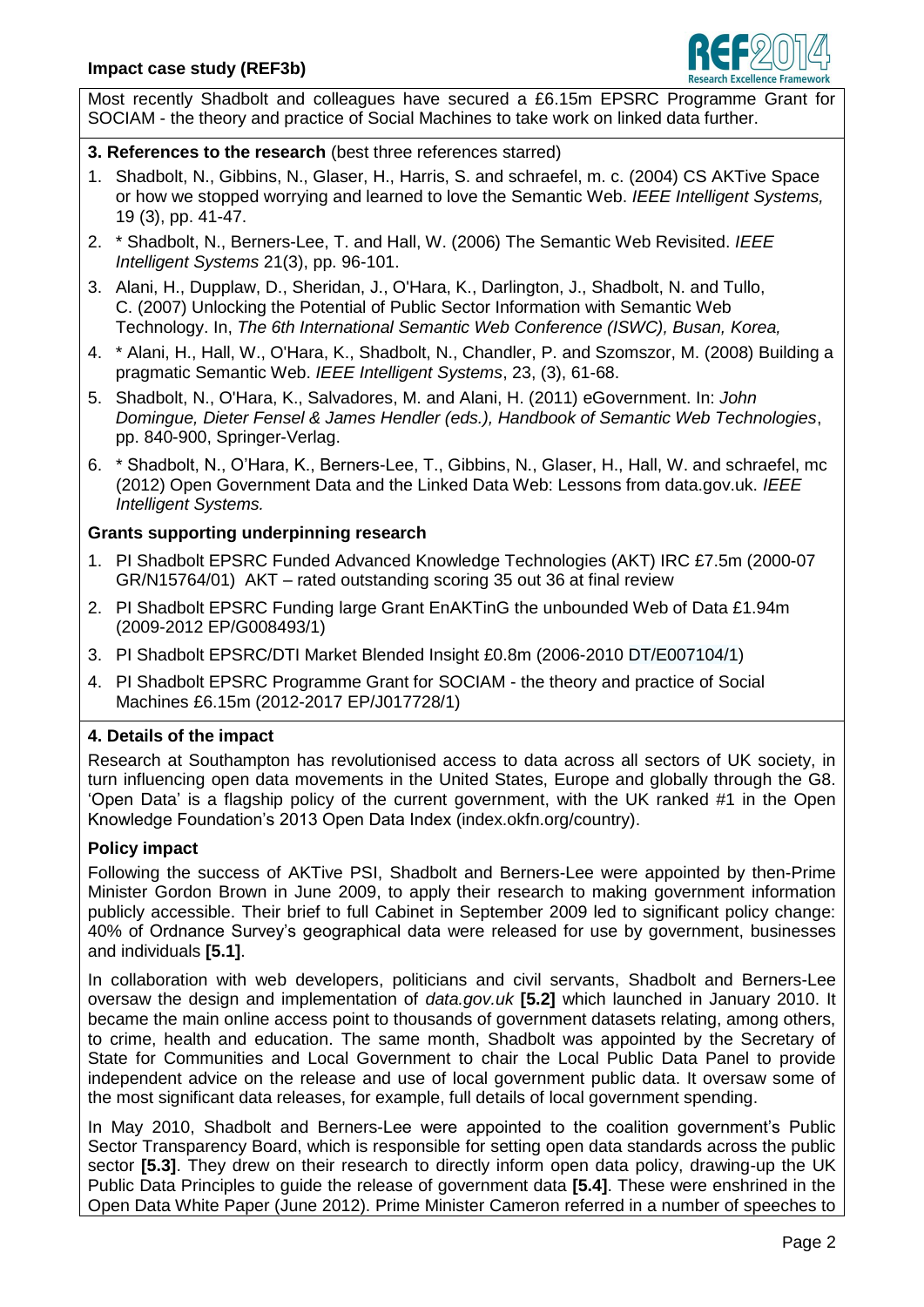

the transformative opportunity of Linked Data **[5.5]**. In June 2013, Shadbolt was knighted for services to science and engineering – in part the citation read "He has contributed extensively to the development and practical implementation of government policy."

Further afield, the EU's eGovernment Action Plan (2011-2015) revolves around open data. Vice President Neelie Kroes and her Cabinet consulted Shadbolt on multiple occasions about this agenda. Shadbolt was then commissioned to write the template and technical architecture for the EU's own open data portal, launched in December 2012 **[5.6]**. He also briefed the US Chief Technology Office's Vivek Kundra on the UK Open Data Programme. Most recently, Shadbolt and one of his researchers, Tim Davies, provided input to the UK's G8 presidency work, which resulted in the G8 signing an historic Open Data Charter in June 2013, explicitly recognising "a new era in which people can use open data to generate insights, ideas, and services to create a better world for all."

In an increasingly open data environment, privacy is a key concern. On the back of the underpinning research, Southampton's Kieron O'Hara was asked by the Cabinet Office to produce the 2011 report *Transparent government, not transparent citizens* **[5.7]**, in which he stressed privacy protection should be embedded in any transparency programme in order to retain public confidence. Many respondents to the government's Open Data Consultation endorsed the report; most of his recommendations were taken up in the 2012 White Paper and his recommendation on collating best practice on anonymising data, led directly to the Information Commissioner's Office creating and funding the UK Anonymisation Network. O'Hara chairs the Transparency Sector Panel for Crime and Criminal Justice, an expert panel that advises the Home Office and Ministry of Justice (MoJ) about open data releases. In direct response to requests made through the sector panel, government opened up court data, particularly advance listings data. The experience has been so positive that various other departments have also set up their own panels, including International Development, DEFRA and Department for Transport. The interaction between stakeholders and officials has led to greater awareness of risks and demand for data. MoJ officials consulted academics from Southampton, Royal Holloway and LSE about an anonymised release of data which demonstrated that the initial dataset was not anonymised sufficiently. O'Hara also advised on privacy issues relating to the Home Office's police.uk crime mapping site, a well-used flagship government transparency project, which has so far received no serious privacy complaints.

# **Economic impact**

Shadbolt and Berners-Lee's Open Government Data programme has survived a change of government, and is part of the current UK government's growth strategy. Minister for the Cabinet Office, Francis Maude, has said that by freeing up public sector datasets for others to reuse could contribute up to £6 billion to the UK's economy. In his Autumn Statement in 2011, Chancellor George Osborne announced £10 million in funding to establish the Open Data Institute (ODI). Shadbolt and Berners-Lee were the ODI's Co-Founders and are Chairman and President respectively. Launched in October 2012 it is incubating 10 starts ups, one of which (Mastadon C) identified annual savings of £200 million for the NHS, by analysing drug prescription practice. Another is selling access to a whole range of transport data, which Transport for London estimates has yielded a return worth 56 times its investment. The ODI has had 3,000 visitors, received delegations from around 20 countries, provided training and raised an additional £4 million in funding. A 2012 report **[5.8]** by Deloitte for the Department for Business, Innovation and Skills estimated the value of public sector information to consumers, businesses and the public sector at approximately £1.8 billion, with "much larger downstream impacts affecting all areas of society beyond the direct customer.

# **Societal impact**

Data.gov.uk now contains around 10,000 datasets that can be used to create new software applications, capable of determining anything from the nature of local authorities' spending, to the whereabouts of the UK's bus stops. Applications built using the data include services like *Fix My Street*, which helps those wanting to report local problems like fly-tipping or broken street lighting. The website *Who's Lobbying* tracks who is meeting who in the higher echelons of government. *Spotlight on Spend* helps councils make information on its public spending more accessible, and thus more transparent. In effect, data.gov.uk has enabled the public – and investigative journalists